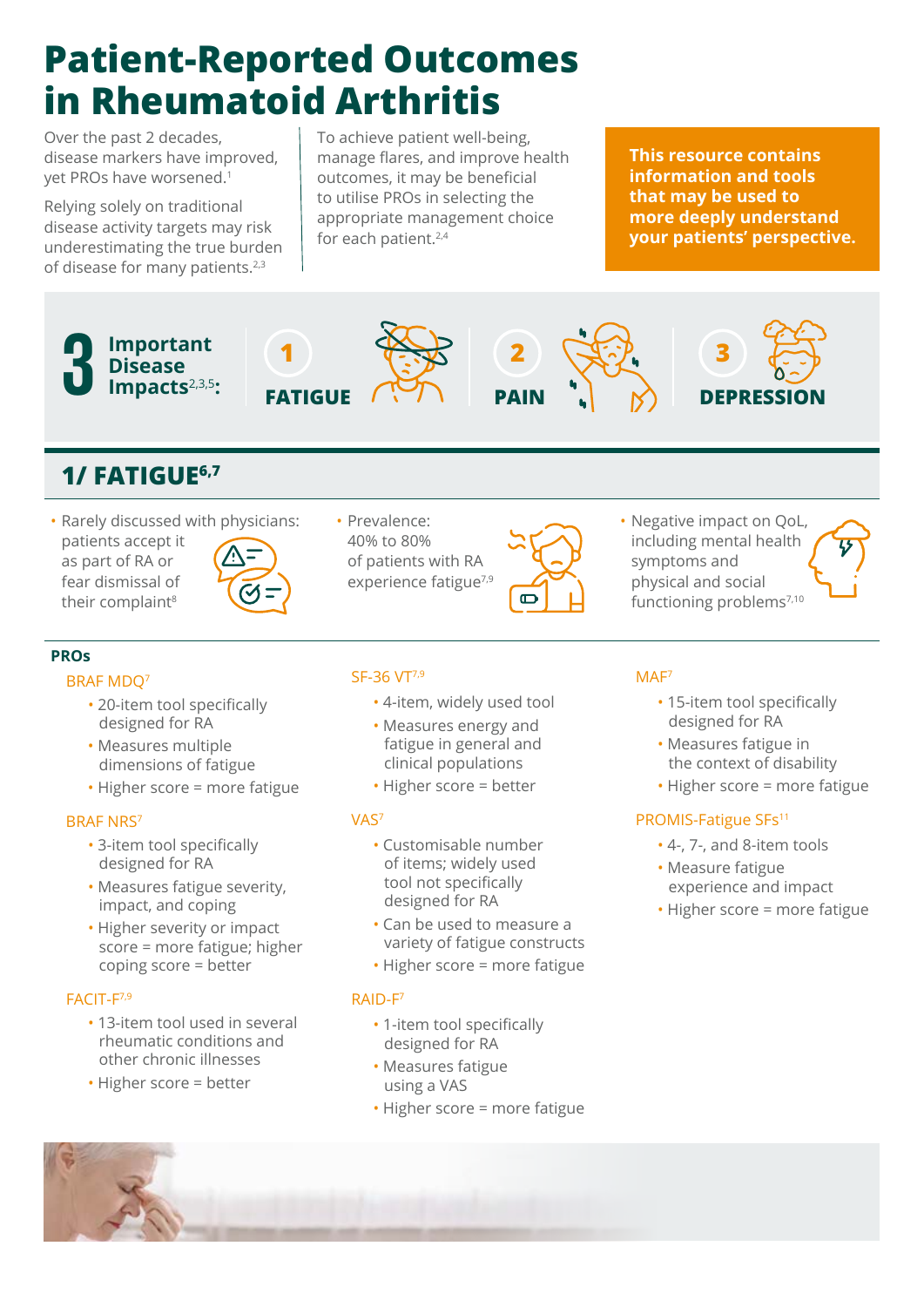# **2/ PAIN6**

• Primary reason patients seek care: 68% to 88% rank improving pain as one of their main priorities<sup>12,13</sup>



## **PROs16**

#### VAS

- Unidimensional, 1-item, self-administered tool
- Measures pain intensity using a horizontal or vertical line
- Higher score = greater pain intensity

#### CPGS

- Multidimensional, self- or intervieweradministered tool
- Measures pain severity by considering pain intensity and pain-related disability
- 3 subscale scores classify patients into 1 of 5 pain severity categories  $(from 0 = no pain)$ to IV = high disability– severely limiting)

• Most patients are dissatisfied with their pain levels: <30% are satisfied<sup>14</sup>



• Patients in remission continue to experience pain (5.7% to 12.5% of patients at 1 year)<sup>15</sup>



- Multidimensional, 79-item, intervieweradministered tool
- Measures sensory, affective, and evaluative aspects of pain and pain intensity
- Higher score = worse pain

#### **NRS**

MPQ

- Unidimensional, 1-item, self- or intervieweradministered tool
- Measures pain intensity using a horizontal line with 11 numeric segments
- Higher score = greater pain intensity

### SF-MPQ

- Multidimensional, 15-item, intervieweradministered tool
- Measures perceived pain intensity
- Higher score = worse pain

#### SF-36 BPS

- 2-item, self-, computer-, or intervieweradministered tool
- Measures pain intensity and interference with normal activities
- Higher score = lack of body pain